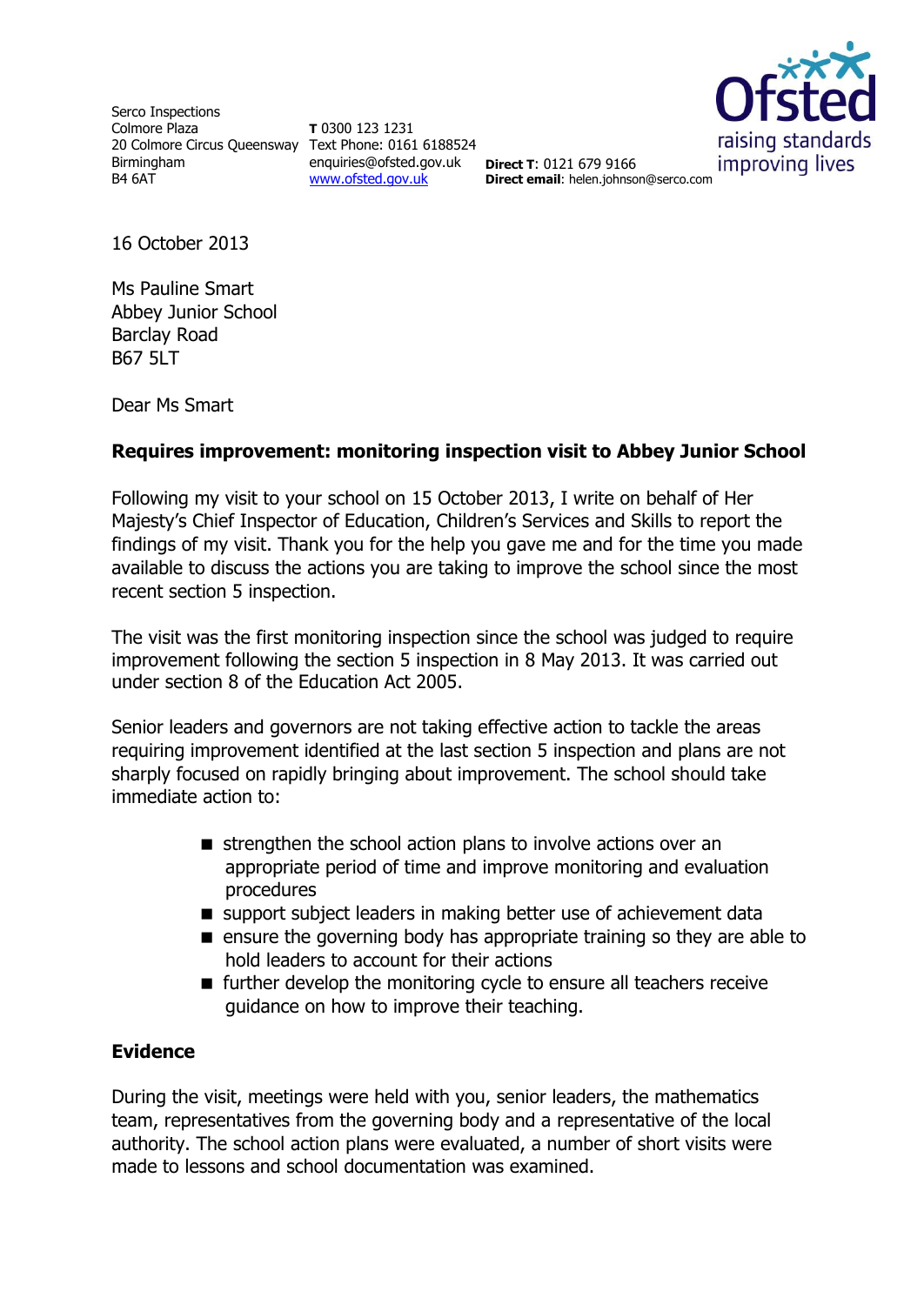

# **Context**

Since the last inspection, one class teacher has resigned and a new teacher appointed. Two governors have resigned from the governing body. A new leader for mathematics has been appointed and four teachers are new to the year group they are currently teaching.

#### **Main findings**

Following the inspection in May 2013, a new action plan has been written by you and senior leaders. It is focused on the areas for improvement identified in the last Ofsted report. However, actions are not sharply focused enough and the monitoring and evaluation procedures are not rigorous enough. This was identified in the last inspection as an area for improvement. Furthermore, the plan has not been shared with governors and so they are not able to hold you and other leaders to account for your actions.

The plan indicates some indication of timescales but these do not continue past the next two months. As a result, there is a lack of clarity of how the intended actions will develop and improve outcomes for pupils. Subject leaders have devised action plans to improve their subject areas. Again these are not sharply focused on what needs to happen and they do not take into account the progress of specific groups. These actions do not include any detail beyond December 2013 and as a result, there is a lack of strategic direction of how the school will improve.

A new mathematics team has formed to improve teaching and learning and outcomes in mathematics. A range of monitoring activity has taken place to check how this work is developing. However, because the school's action plan is not rigorous enough, there is a lack of clarity about what checks need to done and when they need to be completed. Furthermore, not all staff have received a formal lesson observation since the last inspection. As a result, there is a lack of precise guidance on how teachers should improve their teaching.

Work has been carried out to improve marking, especially in mathematics. The way to judge the success of pupils' work has altered and a system is in place to monitor how well pupils have achieved. When pupils have not fully understood their work, they attend 'mathematics surgeries,' where support staff provide extra guidance to help pupils catch up with their learning. In the past pupils were split into ability groups for their mathematics lessons. This is no longer the case, and the class teacher now holds responsibility for the teaching of all their pupils in their class. As a result, class teachers are more accountable for the progress of the pupils in their class. A list of non-negotiables has been devised, indicating the expectations for all mathematics lessons.